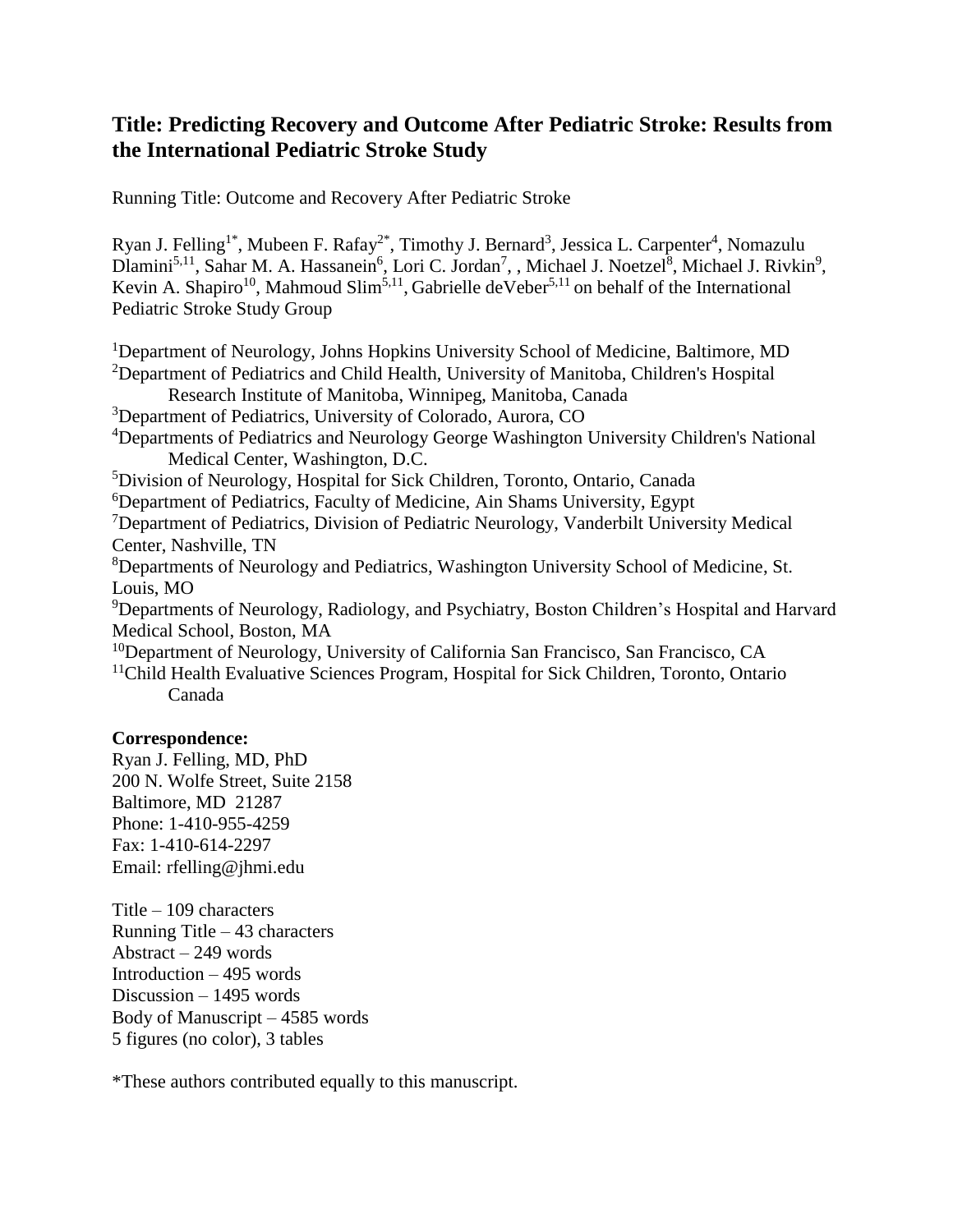# **Abstract**

## **Objective**

To characterize predictors of recovery and outcome following pediatric arterial ischemic stroke, hypothesizing that age influences recovery after stroke.

# **Methods**

We studied children enrolled in the International Pediatric Stroke Study between January 1, 2003 and July 31, 2014 with two-year follow-up after arterial ischemic stroke. Outcomes were defined at discharge by clinician grading and at two years by Pediatric Stroke Outcome Measure (PSOM). Demographic, clinical, and radiologic outcome predictors were examined. We defined changes in outcome from discharge to two years as recovery (improved outcome), emerging deficit (worse outcome), or no change.

## **Results**

Our population consisted of 587 patients, including 174 with neonatal stroke and 413 with childhood stroke, with recurrent stroke in 5.8% of childhood patients. Moderate to severe neurological impairment was present in 9.4% of neonates vs 48.8% of children at discharge compared to 8.0% vs 24.7% after two years. Predictors of poor outcome included age between 28 days and one year (compared to neonates, OR 3.58, p<0.05), underlying chronic disorder (OR 2.23, p<0.05), and involvement of both small and large vascular territories (OR 2.84, p<0.05). Recovery patterns differed, with emerging deficits more common in children under one year of age ( $p<0.05$ ).

## **Interpretation**

Outcomes after pediatric stroke are generally favorable, but moderate to severe neurological impairments are still common. Age between 28 days and one year appears to be a particularly vulnerable period. Understanding the timing and predictors of recovery will allow us to better counsel families and target therapies to improve outcomes after pediatric stroke.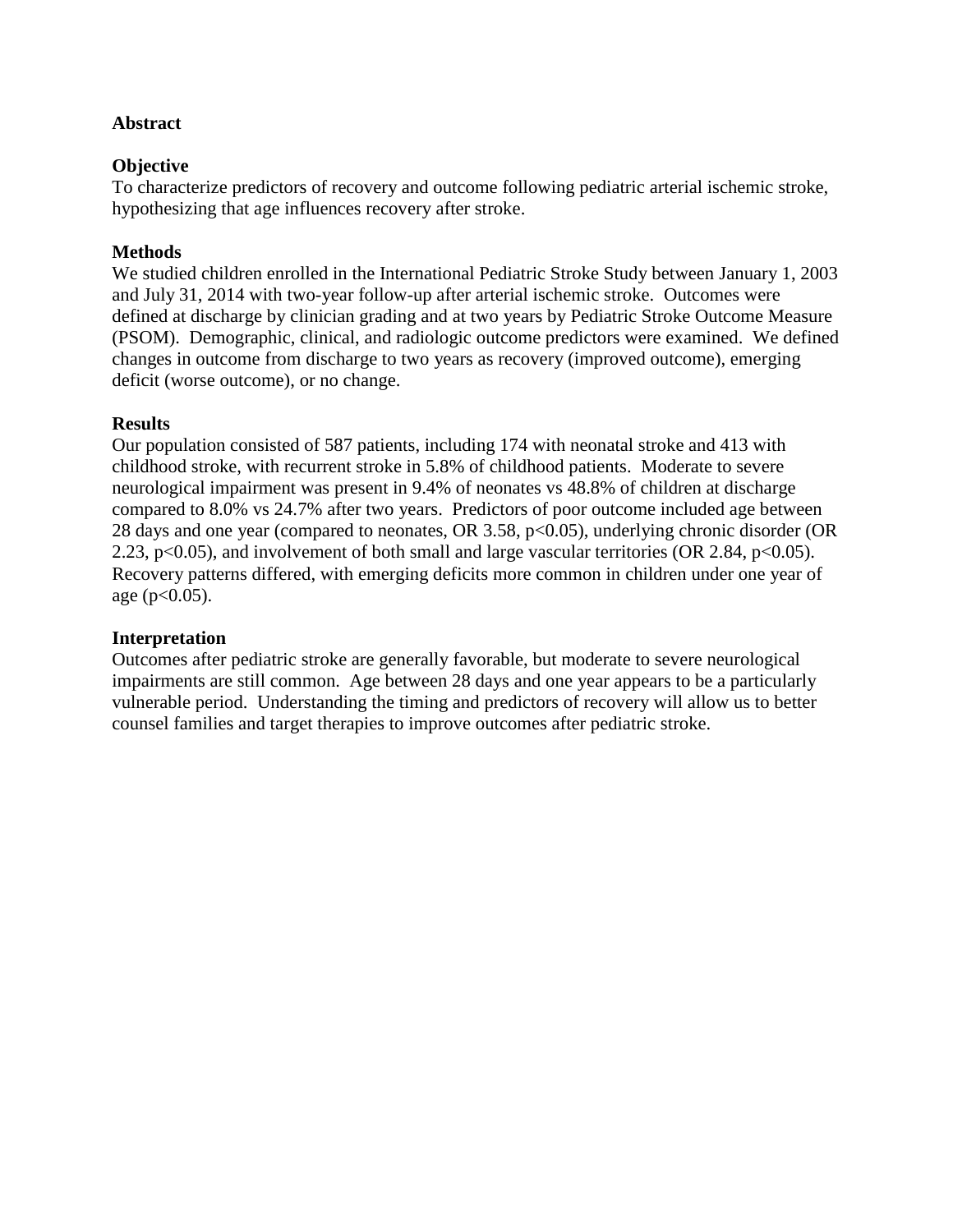# **INTRODUCTION**

Pediatric arterial ischemic stroke (AIS) is an important cause of childhood neurologic disability. Although pediatric AIS is rare compared to adult stroke (incidence of 25 to 40 per  $100,000^{1,2}$  live births and 1.2 to 8 per 100,000<sup>3-6</sup> in older children), the consequences of pediatric stroke impact many more decades of life and impart substantial burdens on these children and their families. Management of AIS in children is largely extrapolated from the experience of adult stroke. This is problematic because the causes of AIS in children are significantly different from the typical cardiovascular risk factors in adults, $^7$  and the immature brain provides a very different biological milieu than does the mature brain in its plasticity and recovery.

In prior studies, 76% of children with AIS leave the hospital with neurologic deficits.<sup>8</sup> Neonates on the other hand frequently show little or no deficits at the time of stroke.<sup>9</sup> Neurologic impairment persists in 30-50% of children, at times even into adulthood.<sup>10-14</sup> Sequelae include hemiparesis, speech and language deficits, cognitive impairment, behavioral problems, and epilepsy. These consequences frequently only become evident over time, as the child proceeds through advancing developmental stages. Early predictors of outcome would be useful for clinicians who are counseling parents and caregivers regarding recovery expectations after an acute stroke, yet despite tremendous advances in our capacity for neuroimaging and physiological monitoring, knowledge of outcome predictors remains limited.<sup>11, 14-17</sup>

Predicting outcome after pediatric stroke relies not only on understanding how a particular stroke affects the structure and function of the brain, but also on how the brain recovers after stroke. A child's brain is a dynamic organ, still changing and developing well into adolescence. Many cite this plasticity as a basis for the expectation that outcomes will be better in younger patients, a theory based on Margaret Kennard's early observations.<sup>18, 19</sup> Advantageous plasticity following injury must compete with the impact of injury on normal development of neural networks, and the mantra of "younger brain, better recovery" may not be true.<sup>20-22</sup> There is substantial clinical and preclinical data in adult stroke suggesting that a finite window exists for long-term recovery.<sup>23, 24</sup> While this may be longer in children, the extent of that window across childhood remains undefined.

Pediatric stroke has recently garnered more attention leading to the establishment of centers dedicated to improving the treatment of these patients.<sup>25</sup> Defining predictors of outcome and recovery after stroke in children is important to appropriately select patients for therapies targeting neurological recovery. We used the International Pediatric Stroke Study (IPSS) to evaluate changes in neurological outcome between discharge and two years after acute ischemic stroke in a large cohort of children. We sought to define clinical and radiological predictors of outcome. We hypothesize that age influences stroke outcome based on the long held, but as yet unsubstantiated belief that younger brains recover better after injury. We studied recovery, defined as change in neurological status between discharge and two years to begin to define expectations for recovery after pediatric stroke.

# **METHODS**

## **The International Pediatric Stroke Study**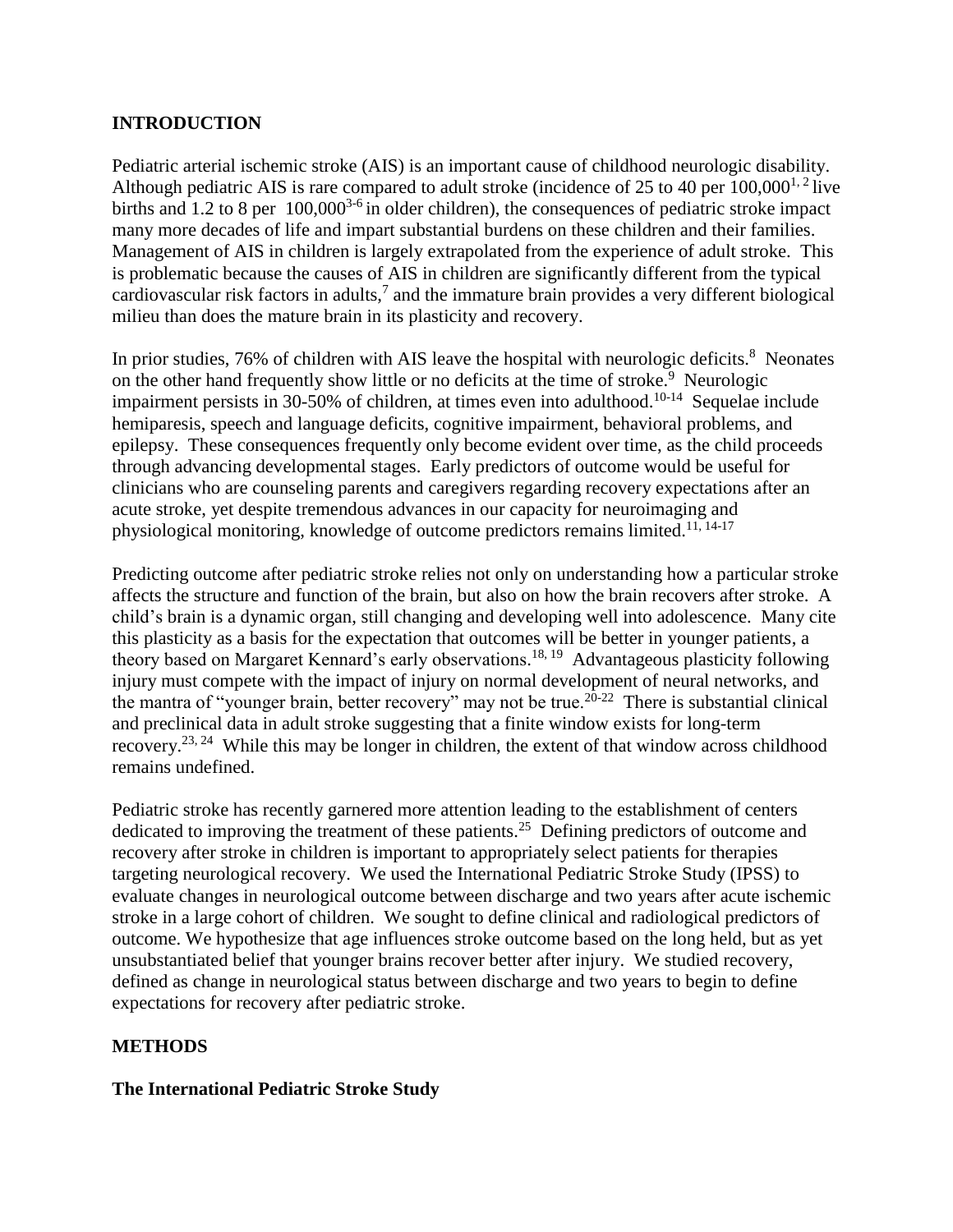The IPSS is a prospective registry of children with AIS and cerebral sinovenous thrombosis (CSVT), with 87 enrolling centers in 24 different countries. Of these, 58 centers reported outcomes. Children are identified and consented at the sites by individual investigators, and clinical data are extracted from the medical record and entered into the database. The IPSS protocol is approved by the ethics committees of each enrolling IPSS site. The overall IPSS registry included 4,294 patients. We enrolled children from birth (>36 weeks gestation) to 18 years with a diagnosis of acute AIS made between January 1, 2003 and July 31, 2014 from IPSS centers reporting outcomes (Figure 1). Children with presumed perinatal stroke (i.e., chronic ischemic brain lesions that are identified on neuroimaging in childhood and presumed to have occurred in the perinatal period, but which were not identified acutely), concomitant CSVT, or non-ischemic stroke diagnoses were excluded. We also excluded children with death prior to hospital discharge. Symptomatic recurrent AIS is described if it occurred prior to follow-up. Children were included in the primary outcome analyses without regard to their recurrence status. Demographic data were collected including age, sex, center and country of enrollment. We categorized age as previously defined by the CDC National Center for Injury Prevention and Control<sup>26</sup>, with the modification that neonatal strokes (birth to 28 days of life) were considered as a separate age group. We collected clinical data into the IPSS registry from the acute stroke hospitalization health record including mode of presentation (abnormal level of consciousness, seizure (focal or generalized), headache, hemiparesis, visual field defect, speech abnormalities, ataxia, diplopia, vertigo, and papilledema) and risk factors for stroke including cardiac disease (congenital heart disease, prior surgery, acquired heart disease, isolated patent foramen ovale, other), arteriopathy (dissection, moyamoya, transient cerebral arteriopathy of childhood, postvaricella angiopathy, vasculitis, other), underlying chronic disorders (connective tissue disorders, iron deficiency anemia, sickle cell anemia, Downs syndrome, hematological malignancy, solid extracranial tumor, indwelling catheter, other), prothrombotic state (oral contraceptive use, Lasparaginase treatment, other), acute systemic illness (dehydration, sepsis, fever, acidosis, shock, anoxia/asphyxia, viral gastroenteritis, other), chronic head and neck conditions (aneurysm, arteriovenous malformation, migraine, MELAS, ventriculoperitoneal shunt, hemangioma/PHACES, other), acute head and neck conditions (sinusitis, otitis media, mastoiditis, meningitis, pharyngitis, head trauma, recent intracranial surgery, other). Radiological characteristics of the infarct were also recorded into the IPSS database including anterior or posterior circulation, single or multiple infarcts, small or large vessel distribution, and the presence of hemorrhagic conversion.

#### **Outcomes**

Outcomes were assessed at discharge and at two-year follow-up for all patients regardless of recurrence status during the follow up period. At discharge investigators entered a categorical deficit severity grade of normal, mild, moderate, or severe based on clinical examination findings. At two-year follow-up investigators entered the Pediatric Stroke Outcome Measure (PSOM), a validated standardized neurological examination encompassing five subscales: right sensorimotor, left sensorimotor, expressive language, comprehension, cognition/behavior.<sup>27</sup> Each subscale is scored as follows: 0=normal, 0.5=minimal impairment with normal function, 1=mild impairment with slowed function, 2=severe impairment with at least one missing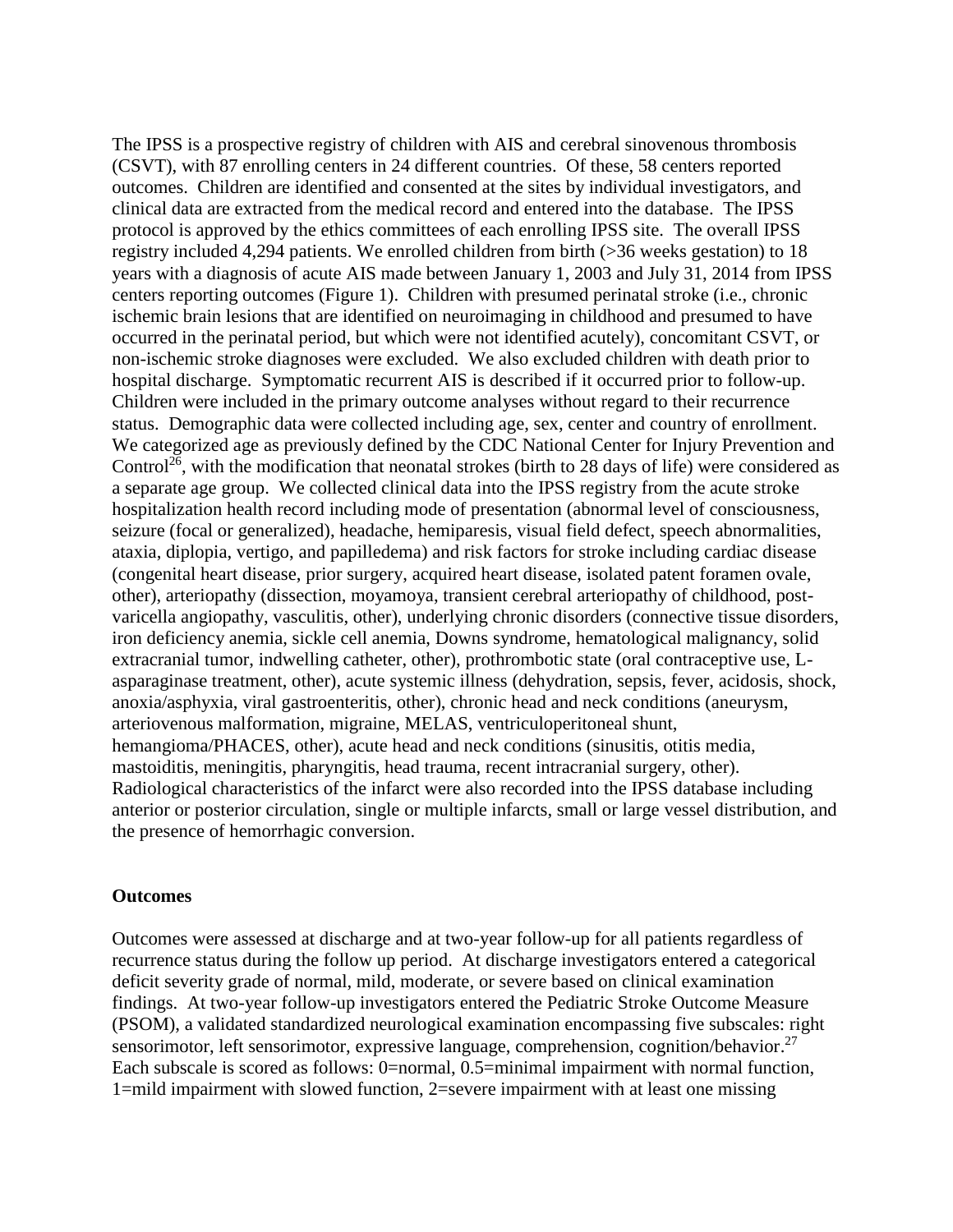function (e.g. unable to pick up a coin with the fingers of one hand). The five subscales can be combined to yield a total PSOM severity classification system (PSOM-SCS) as follows: Normal  $= 0.6$  in all subdomains; Mild  $= 1$  in 1-2 subdomains and  $< 1$  in all remaining subdomains; Moderate = 1 in  $\geq$  3 subdomains or 2 in 1 subdomain and  $\lt$  2 in all remaining subdomains; Severe = 2 in  $\geq$  2 subdomains.<sup>28</sup> These four categories parallel the clinician grading at discharge, enabling comparison of short and long-term outcomes. For logistic regression analysis the outcome was dichotomized into "good" (normal or mild) and "poor" (moderate or severe). "Recovery" was defined as any improvement in the categorical outcome between discharge and the two-year assessment. "Emerging deficit" was defined as worsening between these assessments.

# **Statistical Analysis**

All statistical analyses were performed in Stata (Version 14.2, StataCorp, LLC, College Station, TX). Baseline characteristics were compared between the neonatal and childhood stroke groups using  $\chi^2$  analysis. Nonparametric tests were used given the non-normal distribution of the data. We used the Wilcoxon-Mann-Whitney test to analyze differences in the outcome distributions between neonatal and childhood populations. The Wilcoxon signed rank test was used to analyze repeated outcome measures within each population. Predictors of dichotomous two year outcome were analyzed with logistic regression, with significance level  $α=0.05$ . Individual predictors that met this threshold univariate analysis were included in the multivariable model. In the recovery analysis, the change in categorical outcome was calculated between discharge and two years after stroke. Differences in age groups were tested with Kruskal-Wallis equality of proportions rank test. We studied recurrence with time-to-event analysis with right censoring at the end of study follow-up (2 years post index stroke date). Hazard ratios (HR) and the corresponding 95% CI for recurrent ischemic events were calculated using Cox proportional hazard models. Models were then adjusted by accounting for age and sex. Proportional hazards assumptions were assessed using the scaled Schoenfeld residuals.

## **RESULTS**

## Sample Characteristics

Across the IPSS centers reporting outcomes, there were 3630 patients in the registry. Mortality by hospital discharge was reported in 1.5% of neonatal AIS patients and 3.3% of childhood AIS patients. After excluding death prior to discharge, AIS occurred in 2,578 patients of which 38 were excluded for concomitant CSVT. Two year outcomes were available for 587 AIS patients, representing our study population including 174 (31%) neonatal AIS patients and 413 (69%) childhood AIS patients (Figure 1). Table 1 provides the baseline characteristics of the study population. In the childhood-onset AIS group, the median age was 7.0 years (IQR 2.1 to 13.2 years). Each group had similar proportions with cardiac or acute systemic risk factors, while all other identified risk factors were more common in the childhood patients. Neonatal and childhood AIS presentation differed, with seizures being more common in the neonatal period (75% vs 29%, p<0.001) and hemiparesis being more common in older children (17% vs 74%,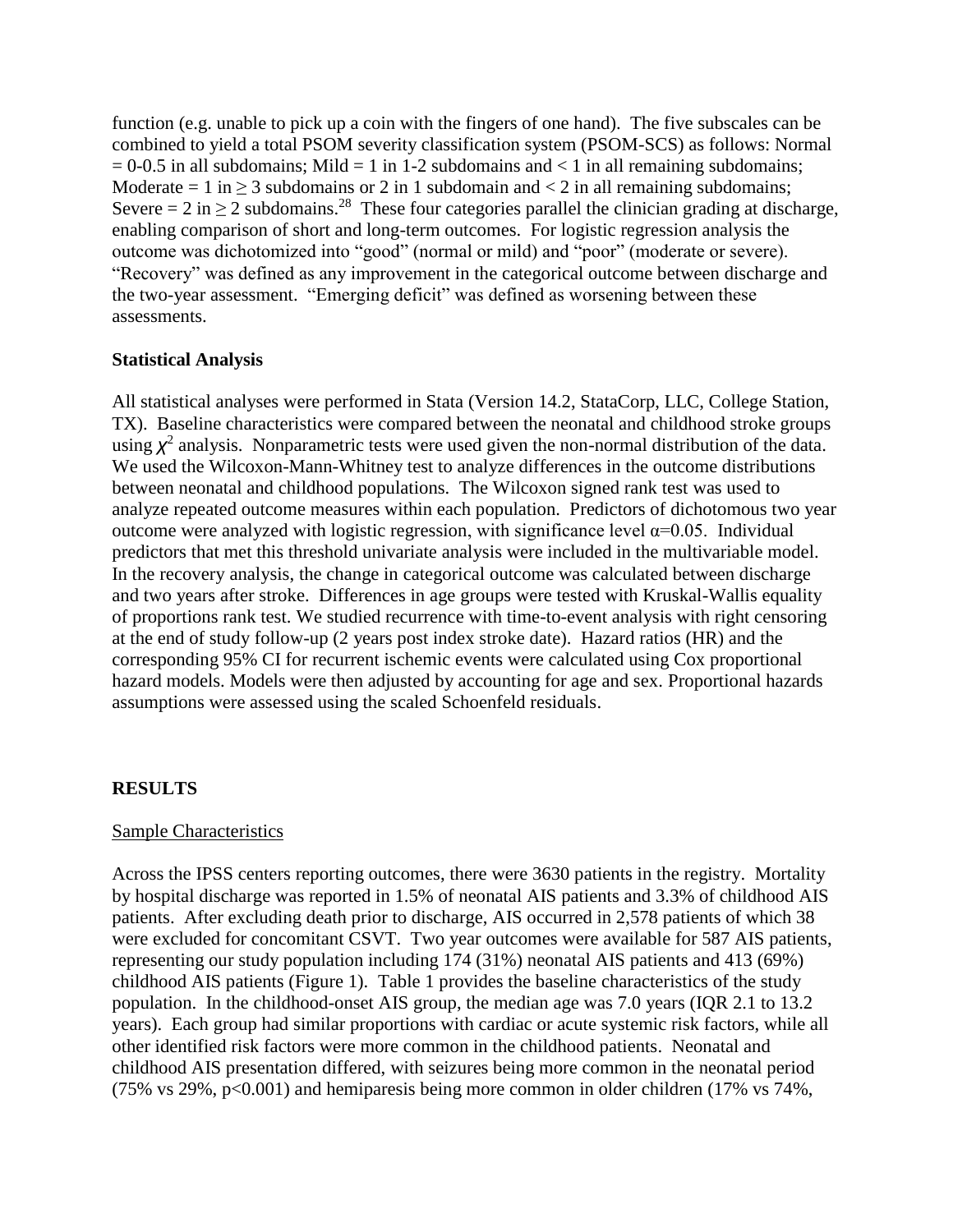p<0.001). Other age-related differences included a predominance of left hemisphere infarcts in neonatal AIS (p<0.001), and an increased frequency of posterior circulation involvement in childhood AIS ( $p<0.001$ ). To assess the risk of bias in our study cohort compared to the larger cohort of IPSS patients without 2 year outcomes, we performed a number of  $\chi^2$  analyses. Our study cohort was similar to the rest of the IPSS AIS registry in terms of sex  $(\chi^2(1)=1.86,$ p=0.172), age (t-test, 0.273), circulation involved ( $\chi^2(2)=1.86$ , p=0.394), laterality ( $\chi^2(2)=0.85$ , p=0.654), large or small vessel distribution ( $\chi^2(2)=5.30$ , p=0.071), number of infarcts  $(\chi^2(1)=0.028, p=0.867)$ , or severity of neurological impairment at discharge  $(\chi^2(3)=4.67,$ p=0.197). Risk factors did not significantly differ except that our sample had a higher percentage of patients with acute head and neck disorders (20.3% vs 14.8%, p=0.001).

#### Summary of outcomes

Figure 2A shows the distribution of total PSOM scores in our neonatal and childhood stroke populations at two year follow up. In both age groups, the majority of scores were concentrated in the normal/mild range. Figure 2B shows the range of categorized outcomes both at discharge and at two years, separated by age group. At the time of discharge, neonatal stroke outcomes were as follows: 67.8% normal, 22.8% mild, 8.1% moderate, 1.3% severe. Childhood stroke outcomes at discharge were as follows: 21.7% normal, 29.5% mild, 30.5% moderate, 18.3% severe. At two-year follow-up, neonatal stroke outcomes were as follows: 64.4% normal, 27.6% mild, 5.7% moderate, 2.3% severe. Childhood stroke outcomes at two-year follow up were as follows: 53.8% normal, 21.5% mild, 17.2% moderate, 7.5% severe. The distribution of outcomes was significantly different between children and neonates, both at discharge and at follow up with neonates having less severe outcomes at both timepoints ( $p<0.001$ ). Figure 2C shows the two-year outcomes for three different domains of neurologic function measured by PSOM. This breakdown by domain was not available for the discharge assessment. In both age groups, sensorimotor problems were more prevalent than language or cognitive/behavioral problems, but differences between neonatal and childhood subgroups persisted ( $p<0.05$  for motor and language, p<0.001 for cognitive/behavioral).

We wanted to further understand the influence of age on outcome, and divided the childhood stroke patients into further age subgroups as defined previously by the CDC.<sup>25</sup> Figure 3 illustrates the outcomes at two-year follow-up by age category at diagnosis. The total PSOM score was significantly different among age groups by Kruskal-Wallis equality-of-populations rank test,  $\chi^2(5)=31.074$ , p<0.001. Post hoc pairwise comparisons with Dunn-Bonferroni corrections indicated that the difference was significantly better in neonates compared to each of the three youngest childhood age groups (Figure 3A). Figure 3B indicates the SCS derived from the PSOM subdomain scores. Again there was a significant difference in two year outcomes among all age groups by Kruskal-Wallis,  $\chi^2(5)=19.460$ , p=0.002. Posthoc pairwise comparisons with Dunn-Bonferroni corrections indicated that outcomes were significantly better in the neonatal and 15-18 age groups compared to the young infant group, and between the neonatal and the 1-4 age group. Otherwise the age groups did not differ significantly from each other. These results indicate that a U-shaped curve exists in outcome at two years following stroke, with the worst outcomes in young infants having stroke beyond the neonatal period. Figures 2C and 3C illustrate severity scores of each subdomain of the PSOM by age group. In post hoc comparisons, sensorimotor outcomes differed between neonates and all childhood patients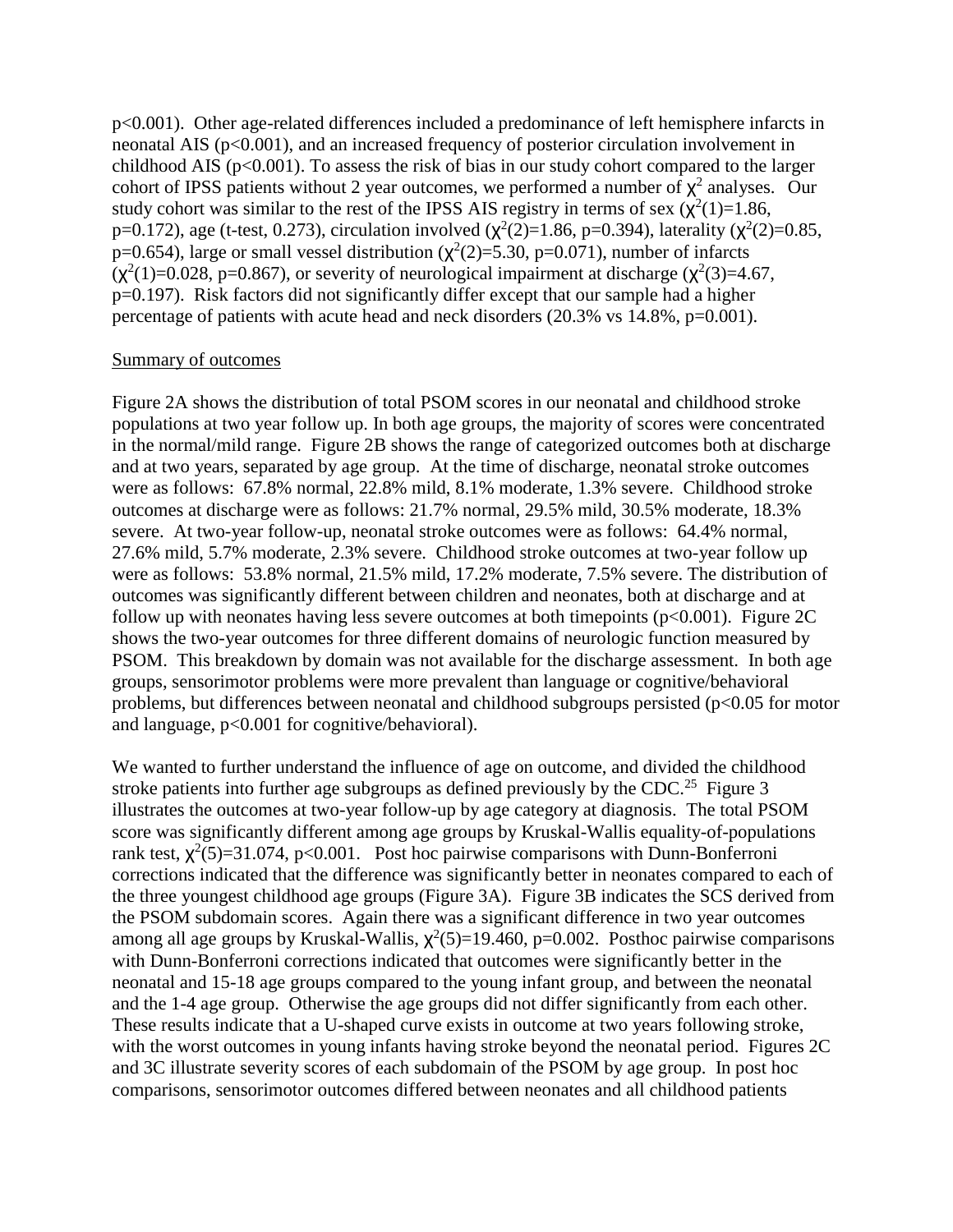combined (Figure 2C), but when the childhood group was further divided the outcomes were not statistically different across the cohort (Figure 3C). In contrast, language and cognition did differ significantly across the cohort. When compared to the young infant group, post hoc comparisons showed better language outcomes in all other age groups except 1-4. The oldest children (10-14 and 15-18) also had significantly better outcomes than children aged 1-4. Cognitive outcomes were better in neonates compared to each childhood age group except for the oldest, and better in the 1-4 year, 10-14 year, and 15-18 year groups compared to the 5-9 year olds.

Our dataset represents a small fraction of the overall IPSS registry, and this raises the possibility of biased outcomes based on which patients return for follow-up. We performed sensitivity analyses using subsets of the IPSS registry to partially assess for this risk. Among 87 IPSS centers, 14 reported outcomes on at least 80% of their patients. These centers accounted for 407 AIS patients. When using our prespecified outcome time and restricting to these centers, we were able to account for 40% ( $n=161$ ) of the patients. The outcomes were as follows: normal – 99 (61%); mild  $-32$  (20%); moderate  $-17$  (11%); severe  $-13$  (8%). In addition we attempted to expand the inclusion even further by allowing a broader follow-up range of anything beyond one year after stroke, again restricting only to the high-reporting centers. This provided 255 patients (63%). The outcomes for these patients were as follows: normal  $-151$  (59%); mild  $-51$  (20%); moderate  $-36$  (14%); severe  $-17$  (7%). Neither distribution was significantly different from our original dataset using all centers and restricting to the two year timepoint for perinatal and childhood strokes combined: normal  $-310(57%)$ ; mild  $-127(24%)$ ; moderate  $-71(13%)$ ; severe  $-32(6%)$  (p=0.420 and p=0.729 by Wilcoxon rank sum test, respectively). To assess the influence of stroke recurrence on our overall outcomes we performed a sensitivity analysis comparing our entire cohort to the subset without any recurrent stroke prior to follow-up. Removing these patients did not change the neurologic outcomes or the associations identified in the prediction analysis.

## Predictors of outcome

Table 3 summarizes the logistic regression analysis of predictors of outcome. In univariate analysis, any childhood age at stroke onset predicted worse outcome compared to neonatal age. In multivariable analysis, only age 1 month to 1 year at stroke onset remained predictive of worse outcome at two years following index stroke (OR 3.78, 95% CI 1.16-12.3, p=0.028). Clinical presentation with hemiparesis or altered consciousness predicted poor outcome in univariate analyses but not in multivariable analysis. The only stroke risk factor that predicted poor outcome in multivariable analysis was the presence of an underlying chronic disorder (OR 2.15, 95% CI 1.04-4.43, p=0.039). We also included radiological features of the stroke in our analysis. Univariate predictors of poor outcome included multiple infarcts and involvement of both small and large vessel territories. In multivariable analysis only the involvement of both large and small vessel territories was associated with poor outcome (aOR 2.89, 95% CI 1.07- 7.80, p=0.036).

## Recurrence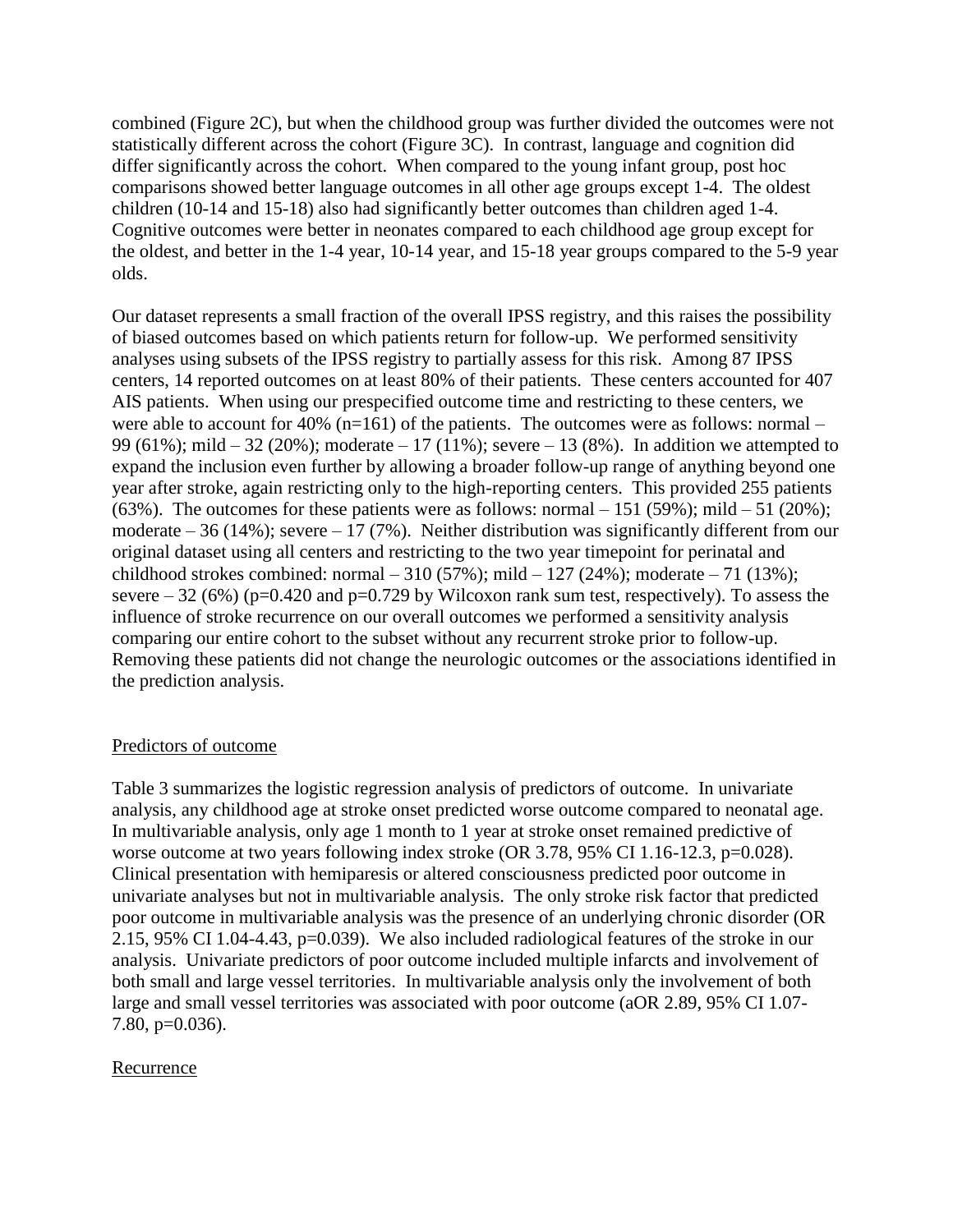Recurrent AIS (symptomatic) did not occur prior to follow up in our neonatal AIS patients, but occurred in 34 childhood stroke patients (5.8%), with a median interval of 33.5 days from incident stroke (IQR 10-171 days). Table 3 shows the Cox proportional HRs results for predictors of stroke recurrence. There were univariate associations with stroke recurrence for age, sex, vasculopathy, cardiac risk factors, underlying chronic disorders, and circulation involved. In multivariable models adjusted for age and sex, only vasculopathy was associated with stroke recurrence (HR 2.45, 95% CI 1.16-5.43, p=0.019).

#### Recovery and emerging deficits

We wanted to analyze change in neurological status over the 2 year follow up period. This was limited by the fact that different outcome measures were available at discharge and follow up. At discharge a subjective assessment of the severity of neurological impairment was provided, while at follow-up the PSOM was reported, which we then classified into the SCS. In 20 patients both a subjective rating and a PSOM were reported at discharge, and in these patients we were able to directly compare the subjective discharge outcome with the SCS. In these 20 patients the outcome measures were matched in 6, and in the rest the subjective discharge outcome was rated as worse than the corresponding SCS (1 category worse in 12 patients and 2 categories worse in 2 patients). Therefore the subjective impression of outcome appeared to overestimate poor outcomes relative to the PSOM.

Figure 4 shows neurological change over time defined as recovery, no change, or emerging deficit. Overall 227 patients (46%) demonstrated recovery over two years of follow up, while 189 (39%) and 73 (15%) demonstrated no change and emerging deficits, respectively. There was a significant difference among the age groups in terms of recovery status by Kruskal-Wallis equality-of-populations rank test,  $\chi^2$  (5)=73.241, p=0.0001. Posthoc pairwise comparisons with Dunn's test with Bonferroni corrections indicated significant differences between neonates or children 28 days to one year and each of the older age groups, with emerging deficits being more common in the younger groups. Neonates and children under one year were not significantly different from each other, nor were any of the older age groups significantly different from each other. Figure 5 illustrates the magnitude of change over the two-year follow up period and the relationship with initial status at discharge. When we excluded the 176 patients who were normal at discharge (and thus could not exhibit any recovery over time) and analyzed the remaining 313 patients, there was no significant association with age group and the demonstration of any degree of recovery over time;  $\chi^2$  (5, N=313) = 10.0, p=0.075. We also analyzed the occurrence of full recovery to normal after two years. Of those categorized as mild at discharge 70% recovered fully to normal, compared to 47% of those categorized as moderate and only 12% of those categorized as severe. Similarly, there was no significant relationship between age group and full recovery for those patients with any neurological impairment at discharge,  $\chi^2$  (5, N=313) = 8.91, p=0.113.

## **DISCUSSION**

In this study two years after stroke we found normal outcome in the majority of patients and moderate to severe neurological impairment in 8.0% of neonatal AIS patients and 24.7% of childhood AIS patients. Recurrence prior to follow up occurred only in our childhood stroke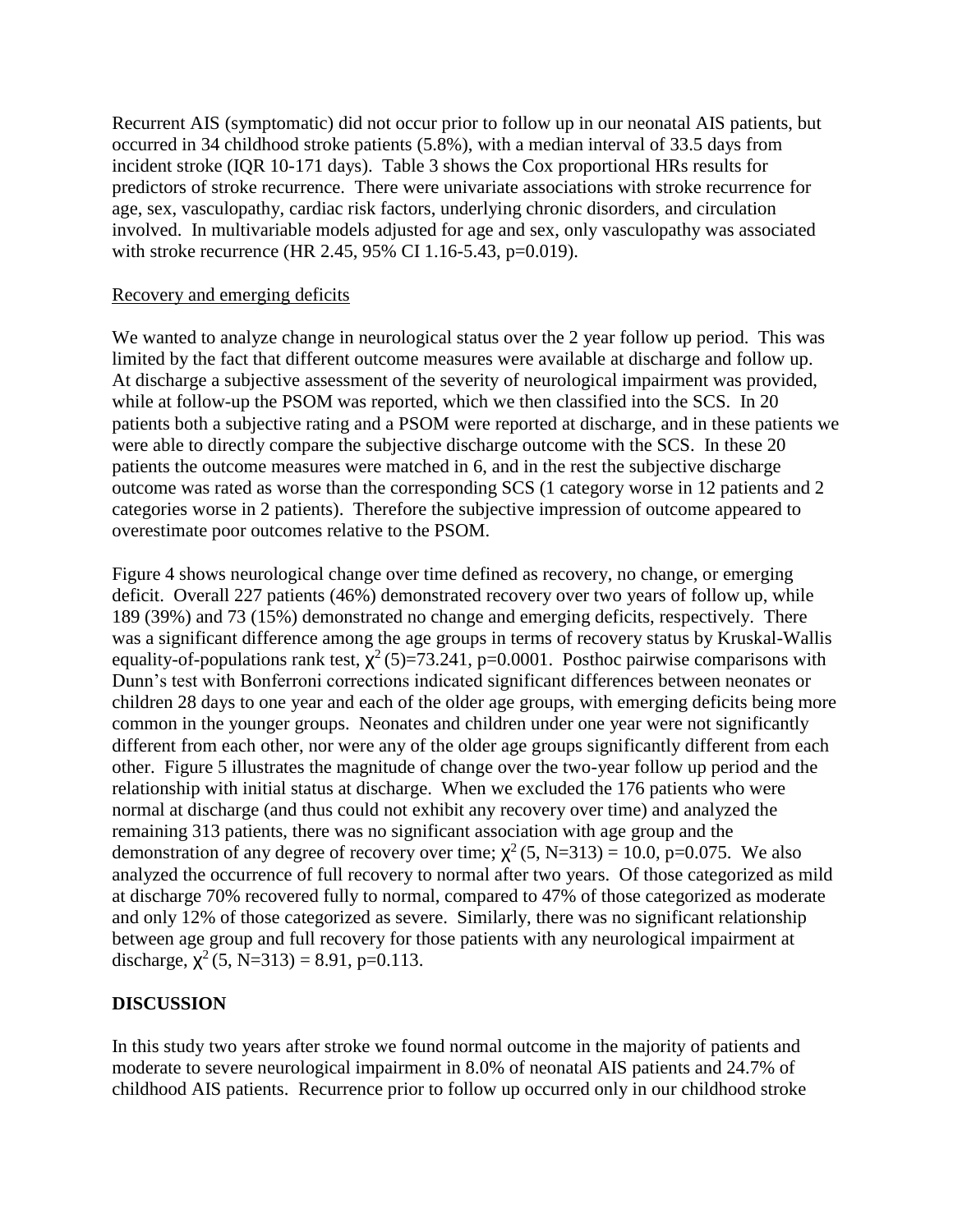patients and was associated with vasculopathy. This represents the largest study to date employing a standardized stroke-specific outcome measure in children. We illustrate a U-shaped relationship between age at stroke and outcome with young infants outside the neonatal period having the worst outcomes. Prior studies have included any neurological impairment as the outcome of interest, but this provides only a superficial understanding of the impact of stroke on children. By providing a range of severity based on impairment and function, our study better assesses the consequences of pediatric stroke. We also present data regarding recovery and emerging deficits. Understanding how children develop neurologically after stroke will be essential to finding more effective means of rehabilitation to improve outcomes.

Outcomes were favorable in most patients, with no abnormality or mild impairment with normal function in 92.0% of neonatal patients and 75.3% of childhood patients two years after stroke. The remaining 19.8% of our overall population had moderate to severe neurologic impairments, likely requiring substantial support for education and daily life activities. We used an updated definition of outcome severity in this study because prior studies have demonstrated that published definitions of PSOM summary scores (Table 1) overestimate poor outcomes by onethird.<sup>29</sup> We wanted to emphasize the presence of disability, not just impairment, and to harmonize our scoring of pediatric stroke outcomes with adult outcomes where "unfavorable" is defined by a modified Rankin score (mRS) of 3-5, requiring an inability to independently carry out prior activities. Our results are concordant with some, but not all prior studies of outcome after pediatric stroke. Studies from Switzerland identified mRS scores >2 in 20-30% after childhood stroke.<sup>13, 14</sup> A multicenter Canadian registry recently reported moderate-severe deficits in 32% of patients including both neonatal and childhood stroke based on clinician assessment.<sup>10</sup> A single center study from London reported poor outcome (defined as deficits interfering with daily life) in 60% of their patients.<sup>30</sup> Differences among studies could be due to outcome definition, variable follow up intervals, or inclusion criteria.

Our initial hypothesis that neonates would have better outcomes after stroke than older children was true both for overall outcomes and for different domains of neurologic function. Neonatal stroke patients often have normal neurological exams at presentation, but develop hemiparesis within the first year of life. Hence we believe the observation of better sensorimotor outcome in neonatal stroke patients as seen in Figure 2B is relatively robust. Conversely the better outcomes in speech, cognition, and behavior may represent an underestimate of deficits since these are more likely to emerge after two years of age.<sup>31, 32</sup> When examining the influence of age more specifically, we identified a U-shaped relationship between age and outcome as has been previously suggested.<sup>33, 34</sup> This trend was evident in all subdomains, although it was not significant for sensorimotor outcome. Even when considering other potential confounders early infancy (28 days to one year) predicted poorer outcome. We anticipated cardiac risk factors to play an important role in poor outcomes in this age group, but the present data did not support this. The presence of an underlying chronic disorder was predictive of poor outcome, possibly due to an abnormal neurologic baseline, but did not differ significantly among age groups. Early infancy is an important time of dynamic cerebral plasticity as neural circuits are established and remodeled,<sup>3532</sup> and our data suggest that this may be a particularly vulnerable period. Based on clinical observations, two years is likely an insufficient duration to allow manifestation of cognitive and behavioral consequences in very young patients. Further understanding of agerelated outcomes for different domains of neurologic function will require longer term follow-up.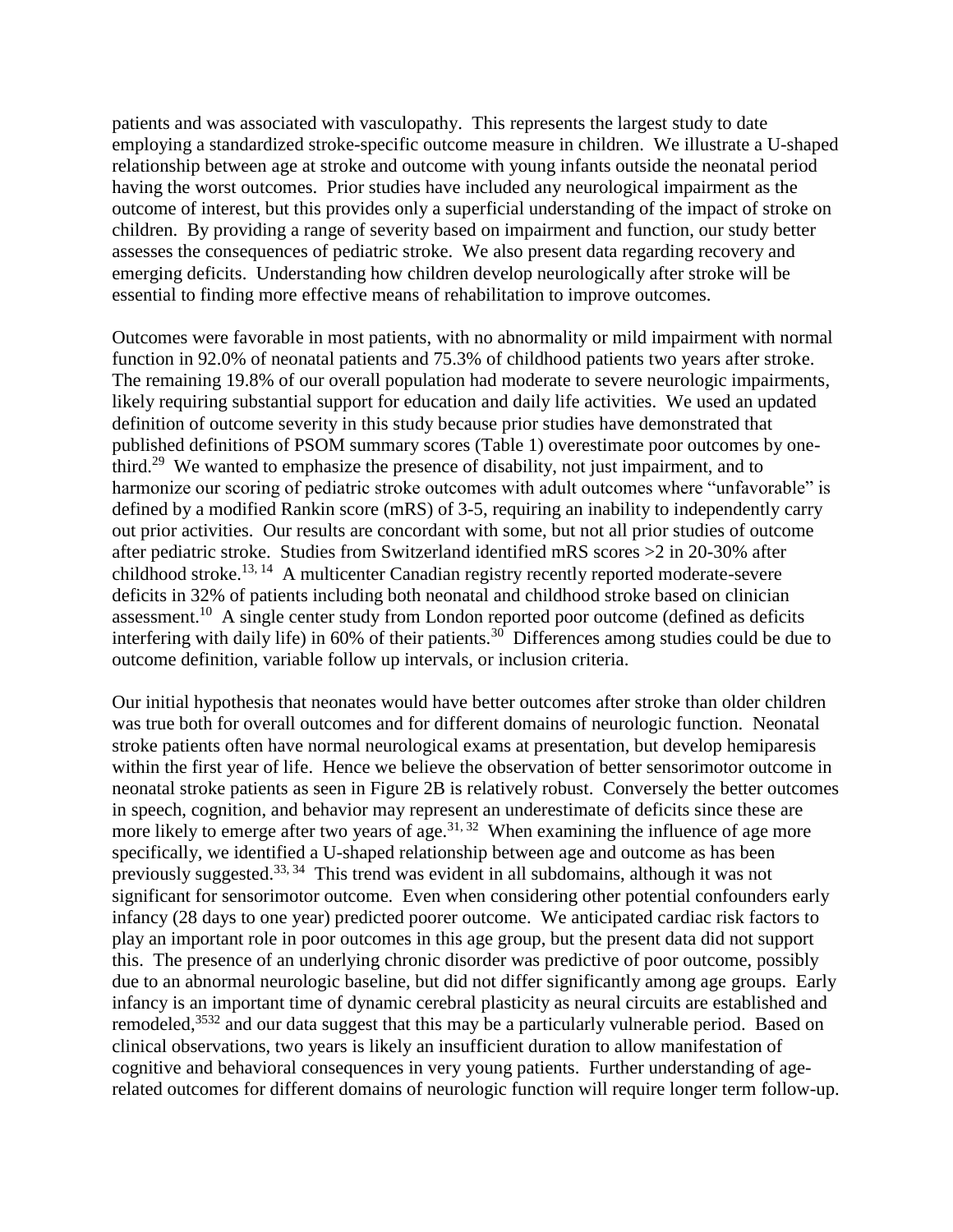We selected a two-year assessment interval after stroke with the assumption that we would have captured outcomes at a more stable timepoint after stroke when most recovery has occurred while minimizing the impact of emerging deficits during the highly active period of development from birth to age two years. This enabled us to eliminate variation in recovery due to variable time from stroke, but this also creates the possibility for selection bias as we only included a smaller subset of the overall IPSS AIS population who had two year outcomes available. In the IPSS standardized outcome data collection is variable depending on the feasibility at each site of re-assessing patients in clinic at serial intervals. However, our sample appears to be representative of the rest of the IPSS AIS population with respect to baseline patient characteristics based on our post hoc analysis. Given the consistency of our results with those previously reported for overall outcomes and this comparison, selection bias is unlikely.

Both preclinical data and observational studies in adults suggest a finite window for recovery after stroke, presumably due to a limited period of enhanced neuroplasticity.<sup>36-39</sup> Many assume more potential for recovery in the child's brain, but we have little objective data to define such a window. One study suggested that the window for recovery in children is actually similar adults.<sup>40</sup> Cooper et al. systematically examined motor recovery in neonates and children after AIS, finding that the frequency of sensorimotor impairments did not substantially change from 6 to 12 months after stroke, although their scores improved modestly.<sup>41</sup> This group also showed an early PSOM assessment was more predictive of one year motor and adaptive behavior scores than age or lesion size.<sup>42</sup> In our study there were surprisingly no differences among age groups in terms of degree of recovery at our detection capacity. This may imply that recovery mechanisms are common across all ages, or that there are competing processes in the youngest brains encompassing plasticity in some aspects and vulnerability in others. Understanding what is occurring during this critical period to allow recovery will be an important goal of future translational research, particularly as new treatment strategies emerge. The advent of noninvasive stimulation-based rehabilitative techniques such as transcranial direct current stimulation and transcranial magnetic stimulation appear promising as therapeutic modalities.<sup>43-45</sup> Pharmacologic approaches to promote recovery are increasingly used in both clinical and research arenas.<sup>46, 47</sup> These treatments offer the potential to modulate neuroplasticity and hopefully augment spontaneous recovery, particularly if targeted to an optimal window which remains to be defined.

The IPSS registry includes only rudimentary descriptions of neuroimaging findings. Advanced neuroimaging analysis, including detailed lesion location and volume, will likely yield more robust prediction and should be a focus of future research.<sup>16</sup> Such studies will be facilitated by current efforts to harmonize pediatric stroke imaging protocols.<sup>48, 49</sup> Our primary analysis compared the same outcome measure between groups. The secondary analyses of recovery, however, utilized 2 different outcome measures. Our comparison of the SCS and the subjective assessment at discharge in a subset patients suggests that the subjective assessment routinely overestimated discharge severity relative to the PSOM. Thus our recovery analyses may overestimate recovery while underestimating emerging deficits. Additionally, patients may have fluctuated within a category without being captured by our definitions of "recovery" and "emerging deficits". While we emphasized functional outcomes in this study, more granular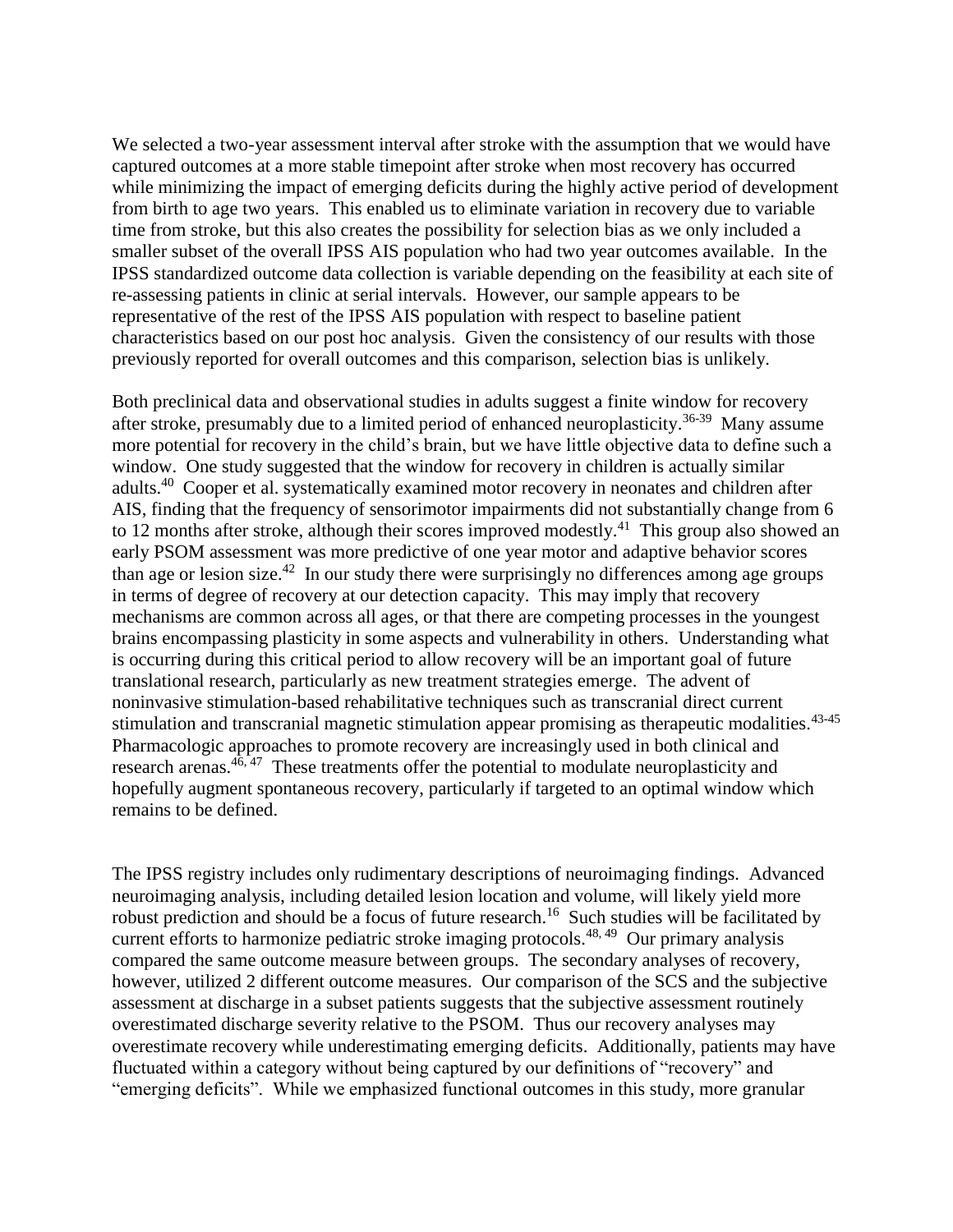measures of impairment in future studies would be necessary to really understand the capacity for true biological repair.

The most significant limitation of this study is the lack of standardized follow up among IPSS centers, resulting in only 21% of the AIS patients at reporting centers having outcome data at our prespecified recovery time. Our results should be interpreted with caution as this may bias the outcome distributions, in particular with regard to the most mildly and most severely affected patients as they may either not need to follow up or for whom follow up would be a challenge, respectively. Our subanalyses suggest that our dataset is representative of the overall IPSS registry in terms of baseline characteristics, risk factors, and severity at discharge. Additionally after relaxing our outcome timing criterion and restricting to centers with good consistency of outcome reporting, we did not see any difference in the distribution of outcomes. While this is encouraging it still cannot discount the risk of bias.

In summary, our data show good neurologic function in most patients two years after stroke, with significant disability in an important minority. Age is related to outcome, but not in a simple linear fashion. There may be periods of vulnerability perhaps related to critical periods of development. Emerging deficits were most common under one year of age, but recovery was otherwise not significantly different among age groups. This offers an important opportunity to better understand how recovery after stroke interacts with developmental plasticity to develop targeted therapies to improve outcomes. Future structured observational studies with standardized serial assessments across long durations of followup using the PSOM or other validated and sensitive measures of outcome are needed in pediatric stroke, to better define the critical period of recovery.

## **Acknowledgements**

We would like to thank the National Institutes of Neurological Disorders and Stroke (K08NS097704 awarded to RJF) and the Auxilium Foundation for their support of this research.

# **Author Contributions**

RJF, MAR, and GdV contributed to the conception and design of the study. RJF, MAR, TJB, JLC, ND, SMH, LCJ, MS, MJN, MJR, KS, and GdV contributed to the acquisition and analysis of the data. RJF, MAR, and GdV contributed to drafting of the text and preparation of the figures.

## **Potential Conflicts of Interest**

None of the authors have any real or apparent conflicts of interest.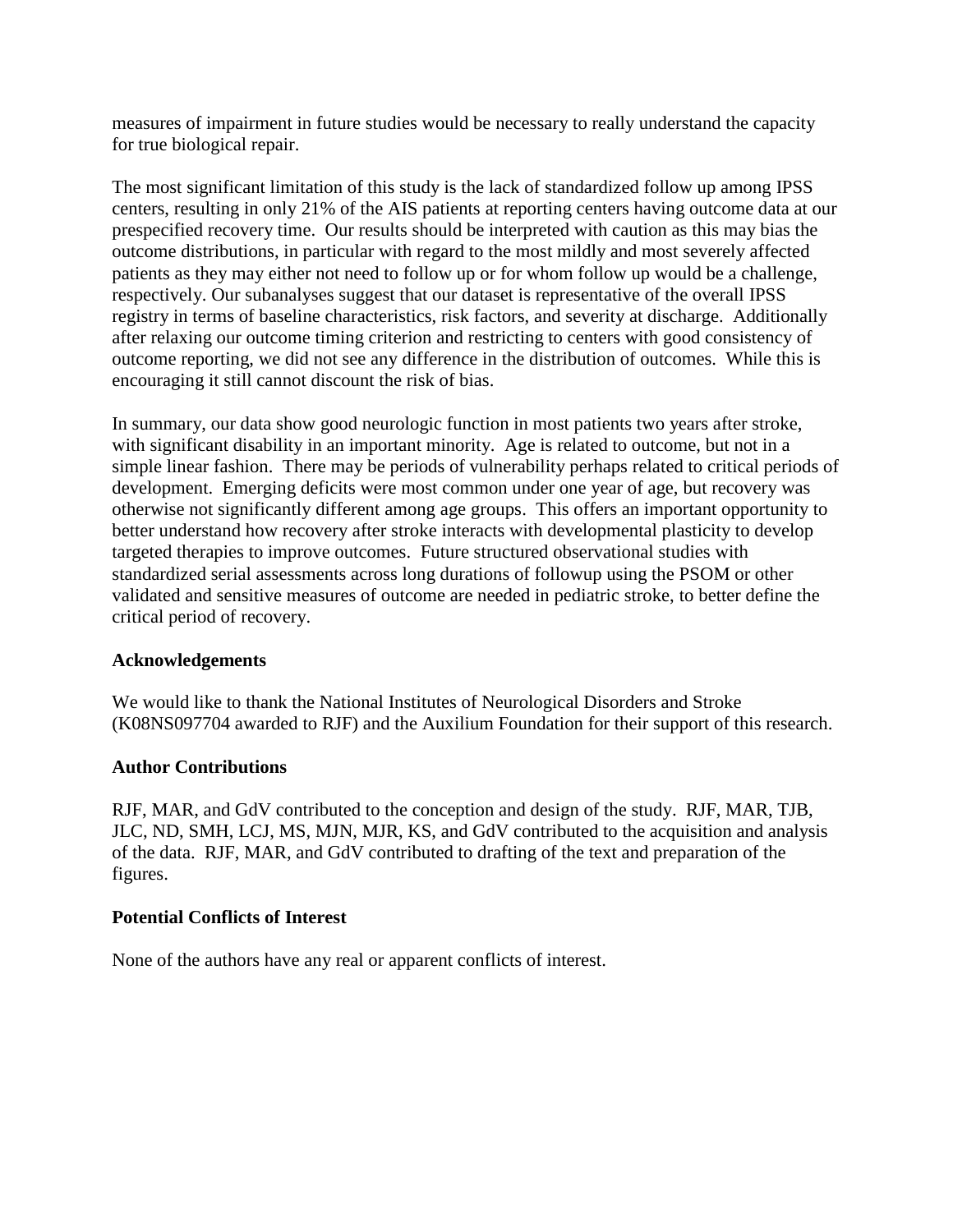# **REFERENCES**

1. Lynch JK, Nelson KB. Epidemiology of perinatal stroke. Curr Opin Pediatr. 2001 Dec;13(6):499-505.

2. Schulzke S, Weber P, Luetschg J, Fahnenstich H. Incidence and diagnosis of unilateral arterial cerebral infarction in newborn infants. J Perinat Med. 2005;33(2):170-5.

3. Agrawal N, Johnston SC, Wu YW, Sidney S, Fullerton HJ. Imaging data reveal a higher pediatric stroke incidence than prior US estimates. Stroke; a journal of cerebral circulation. 2009 Nov;40(11):3415-21.

4. Fullerton HJ, Wu YW, Zhao S, Johnston SC. Risk of stroke in children: ethnic and gender disparities. Neurology. 2003 Jul 22;61(2):189-94.

5. Giroud M, Lemesle M, Gouyon JB, Nivelon JL, Milan C, Dumas R. Cerebrovascular disease in children under 16 years of age in the city of Dijon, France: a study of incidence and clinical features from 1985 to 1993. J Clin Epidemiol. 1995 Nov;48(11):1343-8.

6. Kleindorfer D, Khoury J, Kissela B, et al. Temporal trends in the incidence and case fatality of stroke in children and adolescents. Journal of child neurology. 2006 May;21(5):415-8.

7. Felling RJ, Sun LR, Maxwell EC, Goldenberg N, Bernard T. Pediatric arterial ischemic stroke: Epidemiology, risk factors, and management. Blood Cells Mol Dis. 2017 Mar 07.

8. Goldenberg NA, Bernard TJ, Fullerton HJ, Gordon A, deVeber G, International Pediatric Stroke Study G. Antithrombotic treatments, outcomes, and prognostic factors in acute childhoodonset arterial ischaemic stroke: a multicentre, observational, cohort study. Lancet Neurol. 2009 Dec;8(12):1120-7.

9. Kirton A, Armstrong-Wells J, Chang T, et al. Symptomatic neonatal arterial ischemic stroke: the International Pediatric Stroke Study. Pediatrics. 2011 Dec;128(6):e1402-10.

10. deVeber GA, Kirton A, Booth FA, et al. Epidemiology and Outcomes of Arterial Ischemic Stroke in Children: The Canadian Pediatric Ischemic Stroke Registry. Pediatric neurology. 2017 Apr;69:58-70.

11. deVeber GA, MacGregor D, Curtis R, Mayank S. Neurologic outcome in survivors of childhood arterial ischemic stroke and sinovenous thrombosis. Journal of child neurology. 2000 May;15(5):316-24.

12. Elbers J, deVeber G, Pontigon AM, Moharir M. Long-term outcomes of pediatric ischemic stroke in adulthood. Journal of child neurology. 2014 Jun;29(6):782-8.

13. Goeggel Simonetti B, Cavelti A, Arnold M, et al. Long-term outcome after arterial ischemic stroke in children and young adults. Neurology. 2015 May 12;84(19):1941-7.

14. Steinlin M, Roellin K, Schroth G. Long-term follow-up after stroke in childhood. Eur J Pediatr. 2004 Apr;163(4-5):245-50.

15. Lee J, Croen LA, Lindan C, et al. Predictors of outcome in perinatal arterial stroke: a population-based study. Annals of neurology. 2005 Aug;58(2):303-8.

16. Domi T, Vossough A, Stence NV, et al. The Potential for Advanced Magnetic Resonance Neuroimaging Techniques in Pediatric Stroke Research. Pediatric neurology. 2017 Apr;69:24- 36.

17. Studer M, Boltshauser E, Capone Mori A, et al. Factors affecting cognitive outcome in early pediatric stroke. Neurology. 2014 Mar 4;82(9):784-92.

18. Kennard MA. Relation of Age to Motor Impairment in Man and in Subhuman Primates. Arch Neurol Psychiatry. 1940;44(2):377-97.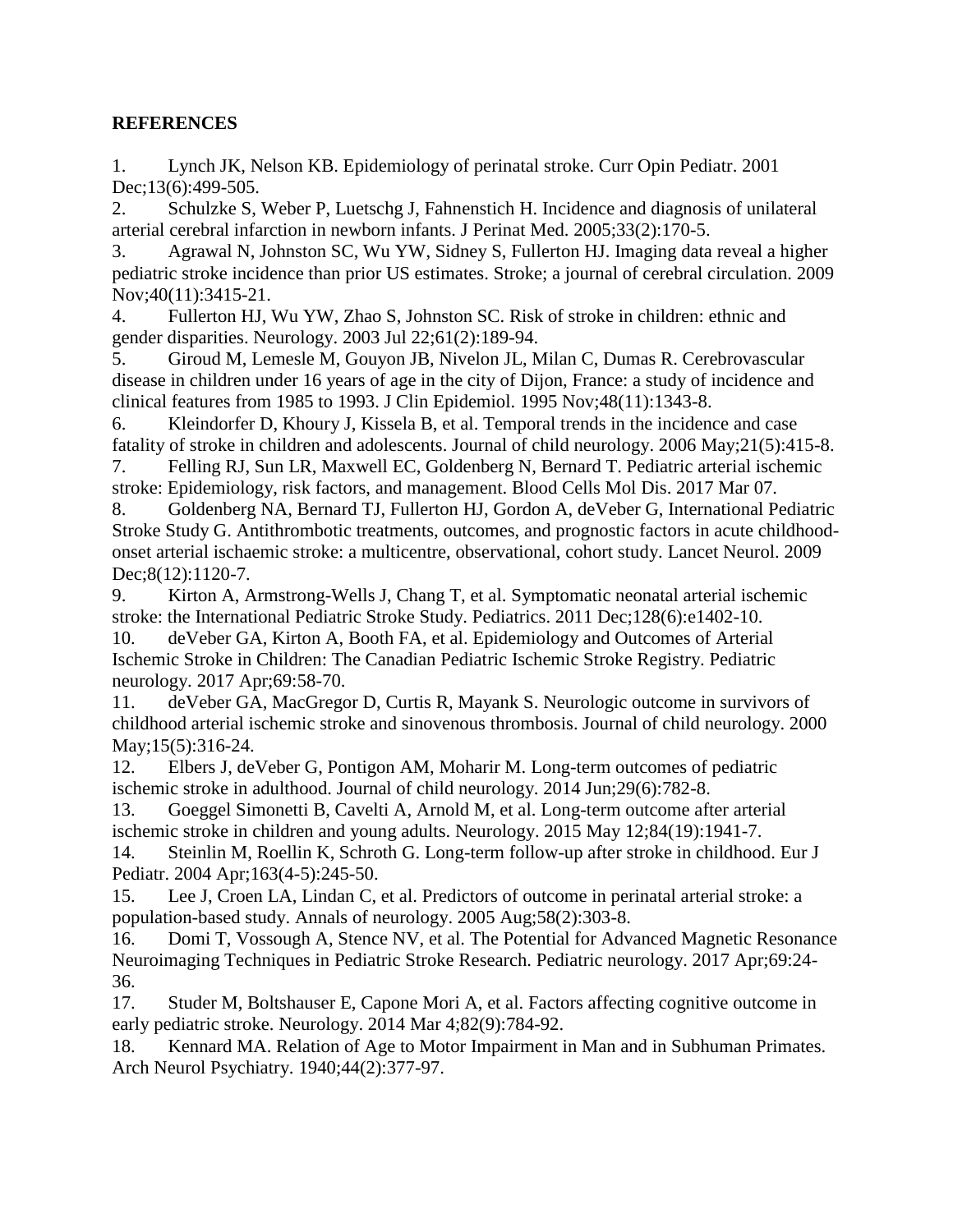19. Kennard MA. Age and other factors in motor recovery from precentral lesions in monkeys. Am J Physiol. 1936;115:138-46.

20. Max JE, Bruce M, Keatley E, Delis D. Pediatric stroke: plasticity, vulnerability, and age of lesion onset. J Neuropsychiatry Clin Neurosci. 2010 Winter;22(1):30-9.

21. Golomb MR, Lo W. Do children recover better from arterial ischemic stroke than young adults? Neurology. 2015 May 12;84(19):1916-7.

22. Chapman SB, Max JE, Gamino JF, McGlothlin JH, Cliff SN. Discourse plasticity in children after stroke: age at injury and lesion effects. Pediatric neurology. 2003 Jul;29(1):34-41.

23. Zeiler SR, Krakauer JW. The interaction between training and plasticity in the poststroke brain. Current opinion in neurology. 2013 Dec;26(6):609-16.

24. Murphy TH, Corbett D. Plasticity during stroke recovery: from synapse to behaviour. Nature reviews Neuroscience. 2009 Dec;10(12):861-72.

25. Bernard TJ, Rivkin MJ, Scholz K, et al. Emergence of the primary pediatric stroke center: impact of the thrombolysis in pediatric stroke trial. Stroke; a journal of cerebral circulation. 2014 Jul;45(7):2018-23.

26. National Center for Injury Prevention and Control CuW. 10 Leading Causes of Death by Age Group, United States. 2016; Available from:

https://www.cdc.gov/injury/wisqars/LeadingCauses.html.

27. Kitchen L, Westmacott R, Friefeld S, et al. The pediatric stroke outcome measure: a validation and reliability study. Stroke; a journal of cerebral circulation. 2012 Jun;43(6):1602-8.

28. Slim M, Dlamini N, Fox C, et al. Outcome Severity Assessment with the Pediatric Stroke Outcome Measure (PSOM): Validation of a Novel Classification System. 47th National Meeting of the Child Neurology Society; Chicago, Il: Ann Neurol; 2018. p. S406.

29. Bulder MM, Hellmann PM, van Nieuwenhuizen O, Kappelle LJ, Klijn CJ, Braun KP. Measuring outcome after arterial ischemic stroke in childhood with two different instruments. Cerebrovasc Dis. 2011;32(5):463-70.

30. Ganesan V, Hogan A, Shack N, Gordon A, Isaacs E, Kirkham FJ. Outcome after ischaemic stroke in childhood. Developmental medicine and child neurology. 2000 Jul;42(7):455-61.

31. Westmacott R, Askalan R, MacGregor D, Anderson P, Deveber G. Cognitive outcome following unilateral arterial ischaemic stroke in childhood: effects of age at stroke and lesion location. Developmental medicine and child neurology. 2010 Apr;52(4):386-93.

32. Westmacott R, MacGregor D, Askalan R, deVeber G. Late emergence of cognitive deficits after unilateral neonatal stroke. Stroke; a journal of cerebral circulation. 2009 Jun;40(6):2012-9.

33. Goodman R, Yude C. IQ and its predictors in childhood hemiplegia. Developmental medicine and child neurology. 1996 Oct;38(10):881-90.

34. Allman C, Scott RB. Neuropsychological sequelae following pediatric stroke: a nonlinear model of age at lesion effects. Child neuropsychology : a journal on normal and abnormal development in childhood and adolescence. 2013;19(1):97-107.

35. Semple BD, Blomgren K, Gimlin K, Ferriero DM, Noble-Haeusslein LJ. Brain development in rodents and humans: Identifying benchmarks of maturation and vulnerability to injury across species. Progress in neurobiology. 2013 Jul-Aug;106-107:1-16.

36. Cramer SC. Repairing the human brain after stroke: I. Mechanisms of spontaneous recovery. Annals of neurology. 2008 Mar;63(3):272-87.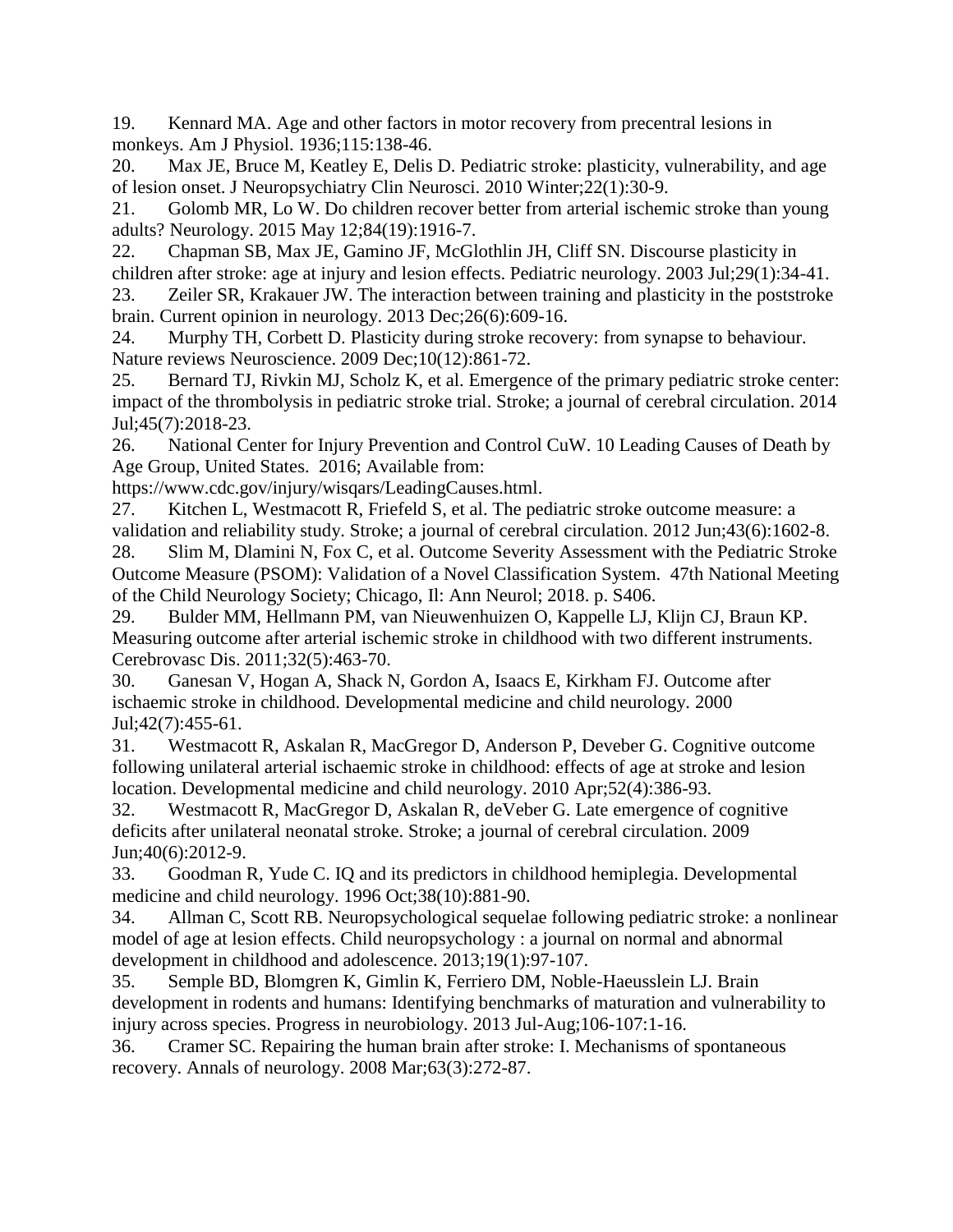37. Jorgensen HS, Nakayama H, Raaschou HO, Vive-Larsen J, Stoier M, Olsen TS. Outcome and time course of recovery in stroke. Part II: Time course of recovery. The Copenhagen Stroke Study. Archives of physical medicine and rehabilitation. 1995 May;76(5):406-12.

38. Krakauer JW, Carmichael ST, Corbett D, Wittenberg GF. Getting neurorehabilitation right: what can be learned from animal models? Neurorehabilitation and neural repair. 2012 Oct;26(8):923-31.

39. Felling RJ, Song H. Epigenetic mechanisms of neuroplasticity and the implications for stroke recovery. Experimental neurology. 2015 Jun;268:37-45.

40. Kim CT, Han J, Kim H. Pediatric stroke recovery: a descriptive analysis. Archives of physical medicine and rehabilitation. 2009 Apr;90(4):657-62.

41. Cooper AN, Anderson V, Hearps S, et al. Trajectories of Motor Recovery in the First Year After Pediatric Arterial Ischemic Stroke. Pediatrics. 2017 Aug;140(2).

42. Cooper AN, Anderson V, Hearps S, et al. The Pediatric Stroke Outcome Measure: A predictor of outcome following arterial ischemic stroke. Neurology. 2018 Jan 30;90(5):e365-e72.

43. Kirton A, Andersen J, Herrero M, et al. Brain stimulation and constraint for perinatal stroke hemiparesis: The PLASTIC CHAMPS Trial. Neurology. 2016 May 3;86(18):1659-67. 44. Kirton A, Ciechanski P, Zewdie E, et al. Transcranial direct current stimulation for

children with perinatal stroke and hemiparesis. Neurology. 2017 Jan 17;88(3):259-67.

45. Gillick BT, Kirton A, Carmel JB, Minhas P, Bikson M. Pediatric stroke and transcranial direct current stimulation: methods for rational individualized dose optimization. Frontiers in human neuroscience. 2014;8:739.

46. Benders MJ, van der Aa NE, Roks M, et al. Feasibility and safety of erythropoietin for neuroprotection after perinatal arterial ischemic stroke. The Journal of pediatrics. 2014 Mar;164(3):481-6 e1-2.

47. Chollet F, Tardy J, Albucher J-F, et al. Fluoxetine for motor recovery after acute ischaemic stroke (FLAME): a randomised placebo-controlled trial. The Lancet Neurology. 2011;10(2):123-30.

48. Lee S, Mirsky DM, Beslow LA, et al. Pathways for Neuroimaging of Neonatal Stroke. Pediatric neurology. 2017 Apr;69:37-48.

49. Mirsky DM, Beslow LA, Amlie-Lefond C, et al. Pathways for Neuroimaging of Childhood Stroke. Pediatric neurology. 2017 Apr;69:11-23.